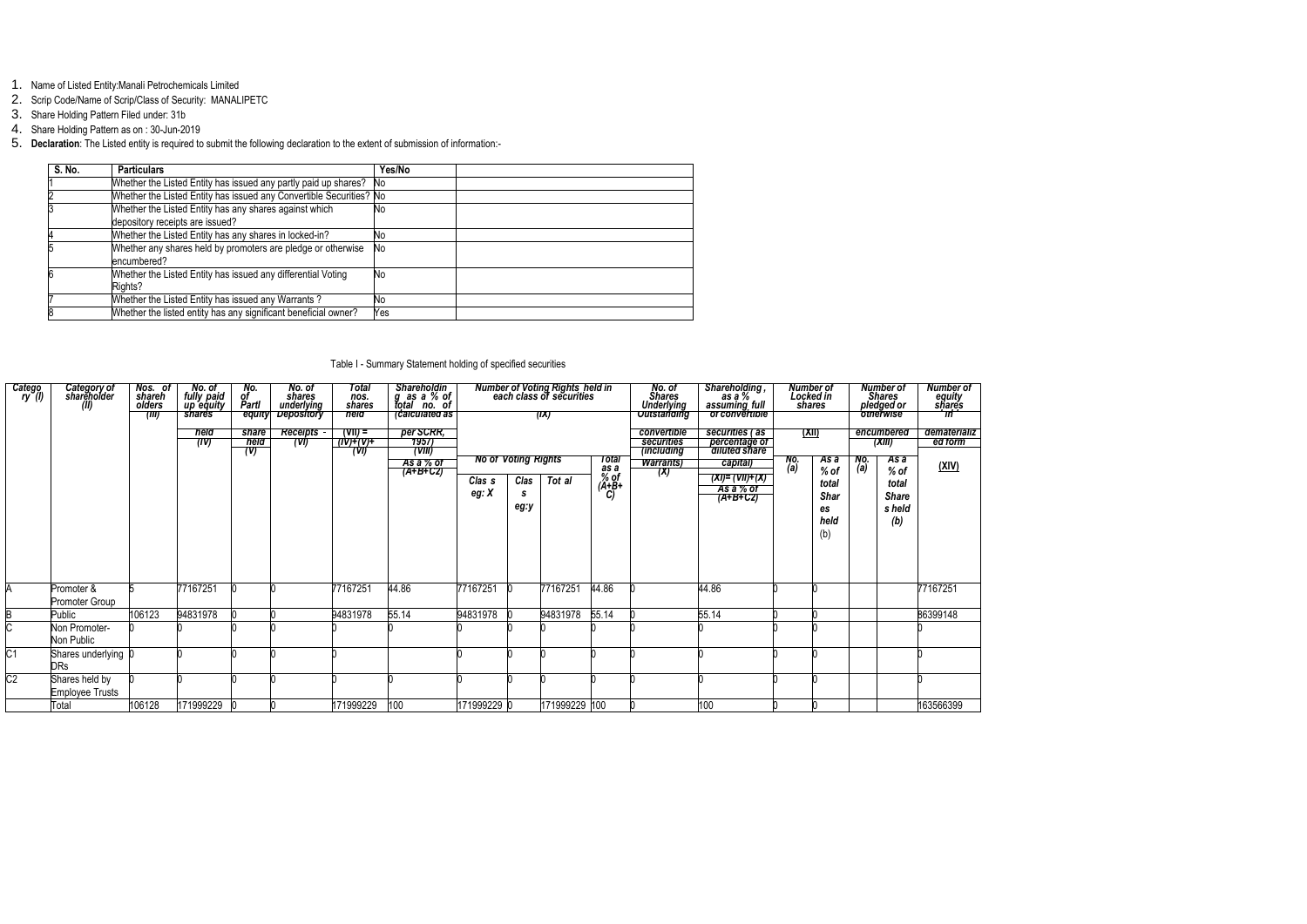# Table II - Statement showing shareholding pattern of the Promoter and Promoter Group

|   | <b>Category &amp; Name</b>           | <b>PAN</b>  | No. of | No. of         | Partly                  | Nos. of                  | Total                                                                                     | <b>Sharehol</b>       |                | <b>Number of Voting Rights held in</b> |                |                          | No. of                                  | <b>Shareholdin</b>        | <b>Number of</b> | <b>Number of</b>        |          | <b>Number of</b>      |
|---|--------------------------------------|-------------|--------|----------------|-------------------------|--------------------------|-------------------------------------------------------------------------------------------|-----------------------|----------------|----------------------------------------|----------------|--------------------------|-----------------------------------------|---------------------------|------------------|-------------------------|----------|-----------------------|
|   | of the                               | (M)         | shareh | tully          | paid-up                 | shares                   | nos.                                                                                      | ding %                |                | each class of securities               |                |                          | <b>Shares</b>                           | g, as a %                 | <b>Locked in</b> | <b>Shares</b>           |          | equity<br>shares held |
|   |                                      |             | older  | paid           | equity<br><b>shares</b> | underlying<br>Depository | shares<br>held                                                                            | calculate<br>d as per |                |                                        | (IX)           |                          | <b>Underlying</b><br><b>Outstanding</b> | assuming<br>tull          | shares           | pledged or<br>otherwise |          |                       |
|   | (I)                                  |             | (III)  | up<br>equity   | held                    | Receipts                 | $\overline{V}$ (VII =                                                                     | <b>SCRR</b> ,         |                |                                        |                |                          | convertible                             | conversion                |                  | (XII)<br>encumbered     |          | ın<br>dematerializ    |
|   |                                      |             |        | share          | (V)                     | (VI)                     | $\overline{W}$ $\overline{V}$ $\overline{V}$ $\overline{V}$ $\overline{V}$ $\overline{V}$ | 1957                  |                |                                        |                |                          | securities                              | 0t                        |                  |                         | (XIII)   | ed form               |
|   |                                      |             |        | s held<br>(IV) |                         |                          |                                                                                           | As a % of             |                | <b>No of Voting Rights</b>             |                | Total as a<br>% of Total | <i>(including</i><br><b>Warrants</b> )  | convertible<br>securities | No.<br>(a)       | No.<br>As a<br>(a)      | As a     | (XIV)                 |
|   |                                      |             |        |                |                         |                          |                                                                                           | (A+B+C2)              |                |                                        |                | Voting<br>rights         | (X)                                     | as a                      |                  | % of                    | $%$ of   |                       |
|   |                                      |             |        |                |                         |                          |                                                                                           | (VIII)                | <b>Class X</b> | <b>Class Y</b>                         | Tot al         |                          |                                         | percentage<br>of diluted  |                  | total                   | total    |                       |
|   |                                      |             |        |                |                         |                          |                                                                                           |                       |                |                                        |                |                          |                                         | share                     |                  | Shar es                 | share s  |                       |
|   |                                      |             |        |                |                         |                          |                                                                                           |                       |                |                                        |                |                          |                                         | capital)<br>(XI) =        |                  | held                    | held (b) |                       |
|   |                                      |             |        |                |                         |                          |                                                                                           |                       |                |                                        |                |                          |                                         | (VII)+(X) as a            |                  | (b)                     |          |                       |
|   |                                      |             |        |                |                         |                          |                                                                                           |                       |                |                                        |                |                          |                                         | % of                      |                  |                         |          |                       |
|   |                                      |             |        |                |                         |                          |                                                                                           |                       |                |                                        |                |                          |                                         | $A+B+CZ$                  |                  |                         |          |                       |
|   | Indian                               |             |        |                |                         |                          |                                                                                           |                       |                |                                        |                |                          |                                         |                           |                  |                         |          |                       |
|   | Individuals/Hindu undivided          |             |        |                |                         |                          |                                                                                           |                       |                |                                        |                |                          |                                         |                           |                  |                         |          |                       |
|   | Family                               |             |        |                |                         |                          |                                                                                           |                       |                |                                        |                |                          |                                         |                           |                  |                         |          |                       |
|   | Central Government/ State            |             |        |                |                         |                          |                                                                                           |                       |                |                                        |                |                          |                                         |                           |                  |                         |          |                       |
|   | Government(s)                        |             |        |                |                         |                          |                                                                                           |                       |                |                                        |                |                          |                                         |                           |                  |                         |          |                       |
|   | <b>Financial Institutions/ Banks</b> |             |        | 11212500       |                         |                          | 11212500                                                                                  | 6.52                  | 11212500       |                                        | 11212500 6.52  |                          |                                         | 6.52                      |                  |                         |          | 11212500              |
|   | <b>TAMILNADU INDUSTRIAL</b>          | AAACT3409P  |        | 11212500       |                         |                          | 11212500                                                                                  | 6.52                  | 11212500       |                                        | 11212500 6.52  |                          |                                         | 6.52                      |                  |                         |          | 11212500              |
|   | <b>DEVELOPMENT</b>                   |             |        |                |                         |                          |                                                                                           |                       |                |                                        |                |                          |                                         |                           |                  |                         |          |                       |
|   | <b>CORPORATION LIMITED</b>           |             |        |                |                         |                          |                                                                                           |                       |                |                                        |                |                          |                                         |                           |                  |                         |          |                       |
|   | Any Other (specify)                  |             |        | 65954751       |                         |                          | 65954751                                                                                  | 38.35                 | 65954751       |                                        | 65954751 38.35 |                          |                                         | 38.35                     |                  |                         |          | 65954751              |
|   | <b>Bodies Corporate</b>              |             |        | 65941103       |                         |                          | 65941103                                                                                  | 38.34                 | 65941103       |                                        | 65941103 38.34 |                          |                                         | 38.34                     |                  |                         |          | 65941103              |
|   | SIDD LIFE SCIENCES                   | AAECS9251J  |        | 65846053       |                         |                          | 65846053                                                                                  | 38.28                 | 65846053       |                                        | 65846053 38.28 |                          |                                         | 38.28                     |                  |                         |          | 65846053              |
|   | <b>PRIVATE LIMITED</b>               |             |        |                |                         |                          |                                                                                           |                       |                |                                        |                |                          |                                         |                           |                  |                         |          |                       |
|   | <b>SOUTHERN</b>                      | AAACS4668K1 |        | 10000          |                         |                          | 10000                                                                                     | 0.01                  | 10000          |                                        | 10000          | 0.01                     |                                         | 0.01                      |                  |                         |          | 10000                 |
|   | PETROCHEMICAL                        |             |        |                |                         |                          |                                                                                           |                       |                |                                        |                |                          |                                         |                           |                  |                         |          |                       |
|   | <b>INDUSTRIES</b>                    |             |        |                |                         |                          |                                                                                           |                       |                |                                        |                |                          |                                         |                           |                  |                         |          |                       |
|   | <b>CORPORATION LIMITED</b>           |             |        |                |                         |                          |                                                                                           |                       |                |                                        |                |                          |                                         |                           |                  |                         |          |                       |
|   | RANFORD INVESTMENTS AADCR5452K1      |             |        | 85050          |                         |                          | 85050                                                                                     | 0.05                  | 85050          |                                        | 85050          | 0.05                     |                                         | 0.05                      |                  |                         |          | 85050                 |
|   | <b>LIMITED</b>                       |             |        |                |                         |                          |                                                                                           |                       |                |                                        |                |                          |                                         |                           |                  |                         |          |                       |
|   | Director or Director's               |             |        | 13648          |                         |                          | 13648                                                                                     | 0.01                  | 13648          |                                        | 13648          | 0.01                     |                                         | 0.01                      |                  |                         |          | 13648                 |
|   | Relatives                            |             |        |                |                         |                          |                                                                                           |                       |                |                                        |                |                          |                                         |                           |                  |                         |          |                       |
|   | <b>ASHWIN C MUTHIAH</b>              | AAEPA4148H1 |        | 13648          |                         |                          | 13648                                                                                     | 0.01                  | 13648          |                                        | 13648          | 0.01                     |                                         | 0.01                      |                  |                         |          | 13648                 |
|   | Sub-Total (A)(1)                     |             |        | 77167251       |                         |                          | 77167251                                                                                  | 44.87                 | 77167251       |                                        | 77167251       | 44.87                    |                                         | 44.87                     |                  |                         |          | 77167251              |
|   | Foreign                              |             |        |                |                         |                          |                                                                                           |                       |                |                                        |                |                          |                                         |                           |                  |                         |          |                       |
|   | Individuals (Non-Resident            |             |        |                |                         |                          |                                                                                           |                       |                |                                        |                |                          |                                         |                           |                  |                         |          |                       |
|   | Individuals/ Foreign                 |             |        |                |                         |                          |                                                                                           |                       |                |                                        |                |                          |                                         |                           |                  |                         |          |                       |
|   | Individuals)                         |             |        |                |                         |                          |                                                                                           |                       |                |                                        |                |                          |                                         |                           |                  |                         |          |                       |
|   | Government                           |             |        |                |                         |                          |                                                                                           |                       |                |                                        |                |                          |                                         |                           |                  |                         |          |                       |
| C | Institutions                         |             |        |                |                         |                          |                                                                                           |                       |                |                                        |                |                          |                                         |                           |                  |                         |          |                       |
|   | Foreign Portfolio Investor           |             |        |                |                         |                          |                                                                                           |                       |                |                                        |                |                          |                                         |                           |                  |                         |          |                       |
| e | Any Other (specify)                  |             |        |                |                         |                          |                                                                                           |                       |                |                                        |                |                          |                                         |                           |                  |                         |          |                       |
|   | Sub-Total (A)(2)                     |             |        |                |                         |                          |                                                                                           |                       |                |                                        |                |                          |                                         |                           |                  |                         |          |                       |
|   | <b>Total Shareholding of</b>         |             |        | 77167251       |                         |                          | 77167251                                                                                  | 44.87                 | 77167251       |                                        | 77167251 44.87 |                          |                                         | 44.87                     |                  |                         |          | 77167251              |
|   | Promoter and Promoter                |             |        |                |                         |                          |                                                                                           |                       |                |                                        |                |                          |                                         |                           |                  |                         |          |                       |
|   | Group $(A) = (A)(1)+(A)(2)$          |             |        |                |                         |                          |                                                                                           |                       |                |                                        |                |                          |                                         |                           |                  |                         |          |                       |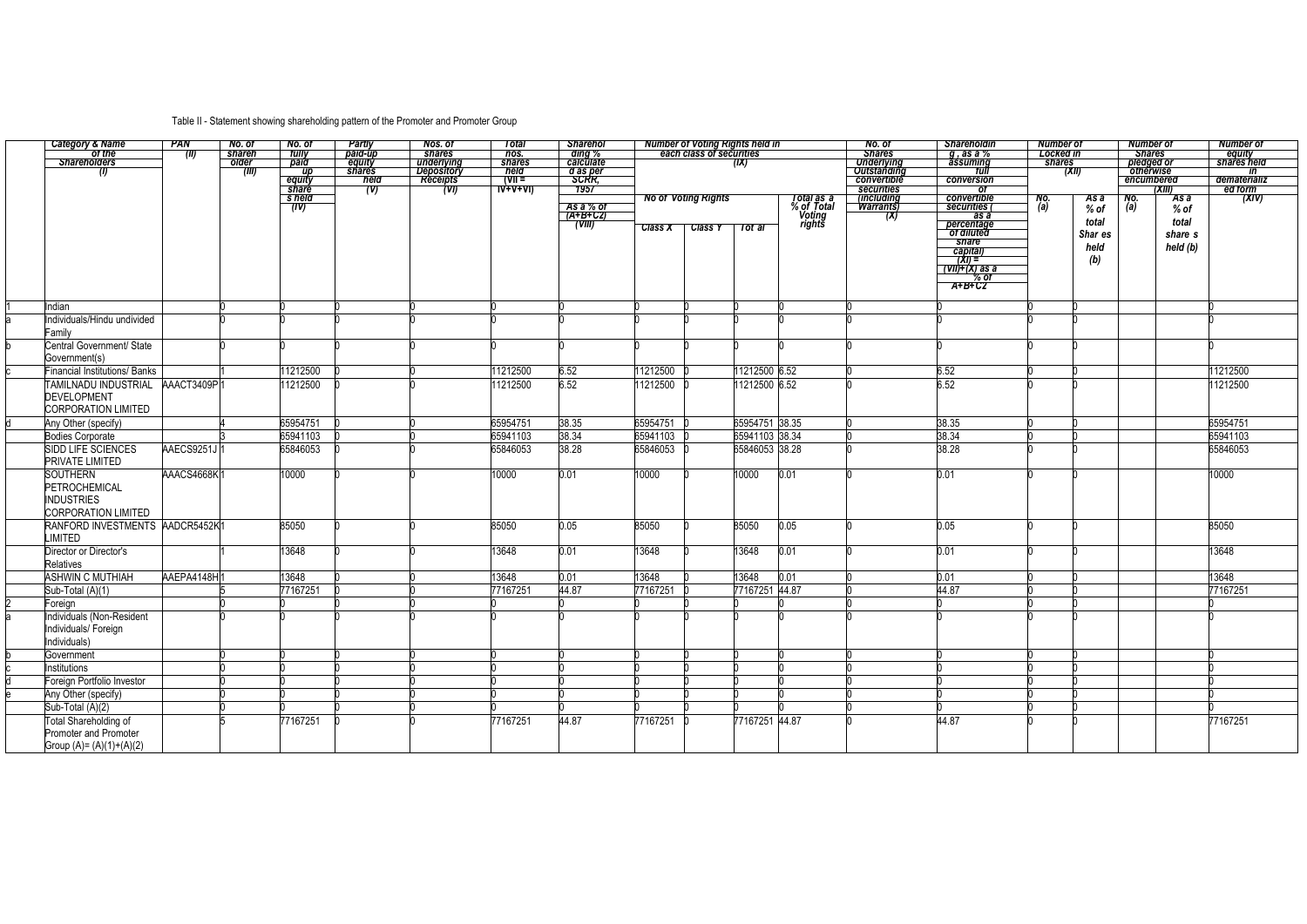# Table III - Statement showing shareholding pattern of the Public shareholder

| Category & Name of the   PAN (II)<br>Shareholders                 |            | Nos. of<br>shareh<br>older (III) | No. of<br>fully paid<br>up equity<br>share s | Partly paid-<br>up equity<br>shares held<br>(V) | Nos. of shares<br>underlying<br><b>Depository</b><br>Receipts (VI) | Total nos.<br>shares<br>held VII =<br>IV+V+VI | Sharehol ding<br>% calculate d<br>as per SCRR,<br>1957 |                  |                                       |                  | <b>Number of Voting Rights held in each class</b><br>of securities | <b>No. of Shares</b><br><b>Underlying</b><br><b>Outstanding</b><br>convertible | <b>Total shareholdin</b><br>$g$ , as a $\%$<br>assuming full<br>conversion of         |            | <b>Number of<br/>Locked in<br/>shares (XII)</b> |                                                | Number of<br>Shares pledged<br>or otherwise<br>encumbered (XIII)              | <b>Number of equity</b><br>shares held in<br>dematerializ ed<br>form (XIV) |
|-------------------------------------------------------------------|------------|----------------------------------|----------------------------------------------|-------------------------------------------------|--------------------------------------------------------------------|-----------------------------------------------|--------------------------------------------------------|------------------|---------------------------------------|------------------|--------------------------------------------------------------------|--------------------------------------------------------------------------------|---------------------------------------------------------------------------------------|------------|-------------------------------------------------|------------------------------------------------|-------------------------------------------------------------------------------|----------------------------------------------------------------------------|
|                                                                   |            |                                  | held (IV)                                    |                                                 |                                                                    |                                               | As a % of<br>$(A+B+C2)$ VIII                           | Class X          | <b>No of Voting Rights</b><br>Class Y | Tot al           | Total as a<br>% of Total<br><b>Voting</b><br>rights                | securities<br>(including<br>Warrants) (X)                                      | convertible<br>securities (as a<br>percentage of<br>diluted share<br>capital)<br>(XI) | No.<br>(a) | As a<br>% of<br>total<br>Shar es<br>held<br>(b) | No.<br>(No $t$<br>ap pli<br>ca<br>ble<br>۱ (و) | As a<br>$%$ of<br>total<br>share s<br>held (Not<br>applic<br>hla) <i>(h</i> l |                                                                            |
| Institutions                                                      |            |                                  |                                              |                                                 |                                                                    |                                               |                                                        |                  |                                       |                  |                                                                    |                                                                                |                                                                                       |            |                                                 |                                                |                                                                               |                                                                            |
| Mutual Funds/                                                     |            |                                  | 183750                                       |                                                 |                                                                    | 183750                                        | 0.11                                                   | 183750           |                                       | 183750           | 0.11                                                               |                                                                                | 0.11                                                                                  |            |                                                 |                                                |                                                                               | 17850                                                                      |
| <b>Venture Capital Funds</b>                                      |            |                                  |                                              |                                                 |                                                                    |                                               |                                                        |                  |                                       |                  |                                                                    |                                                                                |                                                                                       |            |                                                 |                                                |                                                                               |                                                                            |
| Alternate Investment Funds                                        |            |                                  |                                              |                                                 |                                                                    |                                               |                                                        |                  |                                       |                  |                                                                    |                                                                                |                                                                                       |            |                                                 |                                                |                                                                               |                                                                            |
| Foreign Venture Capital<br>nvestors                               |            |                                  |                                              |                                                 |                                                                    |                                               |                                                        |                  |                                       |                  |                                                                    |                                                                                |                                                                                       |            |                                                 |                                                |                                                                               |                                                                            |
| Foreign Portfolio Investors                                       |            |                                  | 2863541                                      |                                                 |                                                                    | 2863541                                       | 1.66                                                   | 2863541          |                                       | 2863541 1.66     |                                                                    |                                                                                | 1.66                                                                                  |            |                                                 |                                                |                                                                               | 2863541                                                                    |
| <b>ARIAL HOLDINGS 1</b>                                           | AAKCA6796Q |                                  | 2260000                                      |                                                 |                                                                    | 2260000                                       | 1.31                                                   | 2260000          |                                       | 2260000          | 1.31                                                               |                                                                                | 1.31                                                                                  |            |                                                 |                                                |                                                                               | 2260000                                                                    |
| <b>Financial Institutions/ Banks</b>                              |            |                                  | 609935                                       |                                                 |                                                                    | 609935                                        | 0.35                                                   | 609935           |                                       | 609935           | 0.35                                                               |                                                                                | 0.35                                                                                  |            |                                                 |                                                |                                                                               | 592835                                                                     |
| <b>Insurance Companies</b>                                        |            |                                  |                                              |                                                 |                                                                    |                                               |                                                        |                  |                                       |                  |                                                                    |                                                                                |                                                                                       |            |                                                 |                                                |                                                                               |                                                                            |
| Provident Funds/ Pension<br><b>Funds</b>                          |            |                                  |                                              |                                                 |                                                                    |                                               |                                                        |                  |                                       |                  |                                                                    |                                                                                |                                                                                       |            |                                                 |                                                |                                                                               |                                                                            |
| Any Other (specify)                                               |            |                                  |                                              |                                                 |                                                                    |                                               |                                                        |                  |                                       |                  |                                                                    |                                                                                |                                                                                       |            |                                                 |                                                |                                                                               |                                                                            |
| Sub-Total (B)(1)                                                  |            | 29                               | 3657226                                      |                                                 |                                                                    | 3657226                                       | 2.12                                                   | 3657226          |                                       | 3657226 2.12     |                                                                    |                                                                                | 2.12                                                                                  |            |                                                 |                                                |                                                                               | 3474226                                                                    |
| Central Government/ State<br>Government(s)/ President of<br>India |            |                                  |                                              |                                                 |                                                                    |                                               |                                                        |                  |                                       |                  |                                                                    |                                                                                |                                                                                       |            |                                                 |                                                |                                                                               |                                                                            |
| Sub-Total (B)(2)                                                  |            |                                  |                                              |                                                 |                                                                    |                                               |                                                        |                  |                                       |                  |                                                                    |                                                                                |                                                                                       |            |                                                 |                                                |                                                                               |                                                                            |
| Non-institutions                                                  |            |                                  |                                              |                                                 |                                                                    |                                               |                                                        |                  |                                       |                  |                                                                    |                                                                                |                                                                                       |            |                                                 |                                                |                                                                               |                                                                            |
| Individuals -                                                     |            | 101399                           | 70731026                                     |                                                 |                                                                    | 70731026                                      | 41.12                                                  | 70731026         |                                       | 7073102641.12    |                                                                    |                                                                                | 41.12                                                                                 |            |                                                 |                                                |                                                                               | 63022411                                                                   |
| Individual shareholders                                           |            | 101286                           | 59959481                                     |                                                 |                                                                    | 59959481                                      | 34.86                                                  | 59959481         |                                       | 5995948134.86    |                                                                    |                                                                                | 34.86                                                                                 |            |                                                 |                                                |                                                                               | 52325776                                                                   |
| holding nominal share capital<br>up to Rs. 2 lakhs.               |            |                                  |                                              |                                                 |                                                                    |                                               |                                                        |                  |                                       |                  |                                                                    |                                                                                |                                                                                       |            |                                                 |                                                |                                                                               |                                                                            |
| Individual shareholders<br>holding nominal share capital          |            | 113                              | 10771545                                     |                                                 |                                                                    | 10771545                                      | 6.26                                                   | 10771545         |                                       | 107715456.26     |                                                                    |                                                                                | 6.26                                                                                  |            |                                                 |                                                |                                                                               | 10696635                                                                   |
| in excess of Rs. 2 lakhs.                                         |            |                                  |                                              |                                                 |                                                                    |                                               |                                                        |                  |                                       |                  |                                                                    |                                                                                |                                                                                       |            |                                                 |                                                |                                                                               |                                                                            |
| NBFCs registered with RBI                                         |            |                                  |                                              |                                                 |                                                                    |                                               |                                                        |                  |                                       |                  |                                                                    |                                                                                |                                                                                       |            |                                                 |                                                |                                                                               |                                                                            |
| <b>Employee Trusts</b>                                            |            |                                  |                                              |                                                 |                                                                    |                                               |                                                        |                  |                                       |                  |                                                                    |                                                                                |                                                                                       |            |                                                 |                                                |                                                                               |                                                                            |
| Overseas Depositories<br>(holding DRs) (balancing<br>figure)      |            |                                  |                                              |                                                 |                                                                    |                                               |                                                        |                  |                                       |                  |                                                                    |                                                                                |                                                                                       |            |                                                 |                                                |                                                                               |                                                                            |
| Any Other (specify)                                               |            | 4695                             | 20443726                                     |                                                 |                                                                    | 20443726                                      | 11.89                                                  | 20443726         |                                       | 2044372611.89    |                                                                    |                                                                                | 11.89                                                                                 |            |                                                 |                                                |                                                                               | 19902511                                                                   |
| <b>Bodies Corporate</b>                                           |            | 653                              | 6160545                                      |                                                 |                                                                    | 6160545                                       | 3.58                                                   | 6160545          |                                       | 6160545 3.58     |                                                                    |                                                                                | 3.58                                                                                  |            |                                                 |                                                |                                                                               | 5979345                                                                    |
| <b>Clearing Members</b>                                           |            | 56                               | 108540                                       |                                                 |                                                                    | 108540                                        | 0.06                                                   | 108540           |                                       | 108540           | 0.06                                                               |                                                                                | 0.06                                                                                  |            |                                                 |                                                |                                                                               | 108540                                                                     |
| <b>Foreign Nationals</b>                                          |            |                                  | 300                                          |                                                 |                                                                    | 300                                           |                                                        | 300 <sub>°</sub> |                                       | 300 <sub>1</sub> |                                                                    |                                                                                |                                                                                       |            |                                                 |                                                |                                                                               | 300                                                                        |
| <b>HUF</b>                                                        |            | 1808                             | 3909862                                      |                                                 |                                                                    | 3909862                                       | 2.27                                                   | 3909862          |                                       | 3909862 2.27     |                                                                    |                                                                                | 2.27                                                                                  |            |                                                 |                                                |                                                                               | 3909847                                                                    |
| <b>IEPF</b>                                                       |            |                                  | 5918602                                      |                                                 |                                                                    | 5918602                                       | 3.44                                                   | 5918602          |                                       | 5918602 3.44     |                                                                    |                                                                                | 3.44                                                                                  |            |                                                 |                                                |                                                                               | 5918602                                                                    |
| Non-Resident Indian (NRI)                                         |            | 2171                             | 4136348                                      |                                                 |                                                                    | 4136348                                       | 2.4                                                    | 4136348          |                                       | 4136348 2.4      |                                                                    |                                                                                | 2.4                                                                                   |            |                                                 |                                                |                                                                               | 3776348                                                                    |
| Trusts                                                            |            |                                  | 1540                                         |                                                 |                                                                    | 1540                                          |                                                        | 1540             |                                       | 1540             |                                                                    |                                                                                |                                                                                       |            |                                                 |                                                |                                                                               | 1540                                                                       |
| Unclaimed or Suspense or                                          |            |                                  | 207989                                       |                                                 |                                                                    | 207989                                        | 0.12                                                   | 207989           |                                       | 207989           | 0.12                                                               |                                                                                | 0.12                                                                                  |            |                                                 |                                                |                                                                               | 207989                                                                     |
| <b>Escrow Account</b>                                             |            |                                  |                                              |                                                 |                                                                    |                                               |                                                        |                  |                                       |                  |                                                                    |                                                                                |                                                                                       |            |                                                 |                                                |                                                                               |                                                                            |
| Sub-Total (B)(3)                                                  |            | 106094                           | 91174752                                     |                                                 |                                                                    | 91174752                                      | 53.01                                                  | 91174752         |                                       | 9117475253.01    |                                                                    |                                                                                | 53.01                                                                                 |            |                                                 |                                                |                                                                               | 82924922                                                                   |
| <b>Total Public Shareholding</b><br>$(B)=(B)(1)+(B)(2)+(B)(3)$    |            | 106123                           | 94831978                                     |                                                 |                                                                    | 94831978                                      | 55.13                                                  | 94831978         |                                       | 9483197855.13    |                                                                    |                                                                                | 55.13                                                                                 |            |                                                 |                                                |                                                                               | 86399148                                                                   |